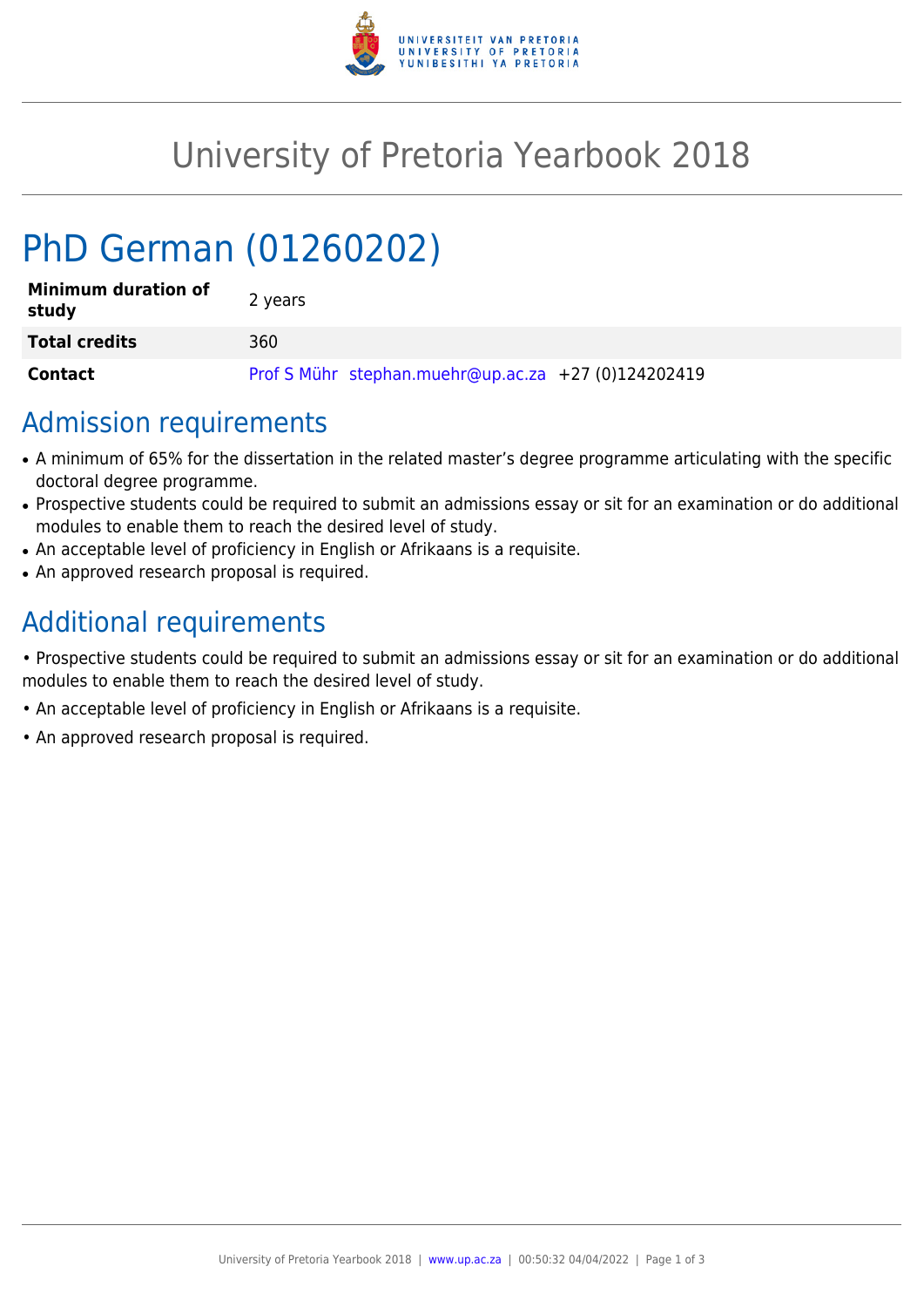

### Curriculum: Year 1

**Minimum credits: 360**

#### **Core modules**

#### **Thesis: German 990 (DTS 990)**

| <b>Module credits</b>         | 360.00                                      |
|-------------------------------|---------------------------------------------|
| <b>Prerequisites</b>          | No prerequisites.                           |
| Language of tuition           | Afrikaans and English are used in one class |
| <b>Department</b>             | Ancient and Modern Languages and Cultures   |
| <b>Period of presentation</b> | Year                                        |